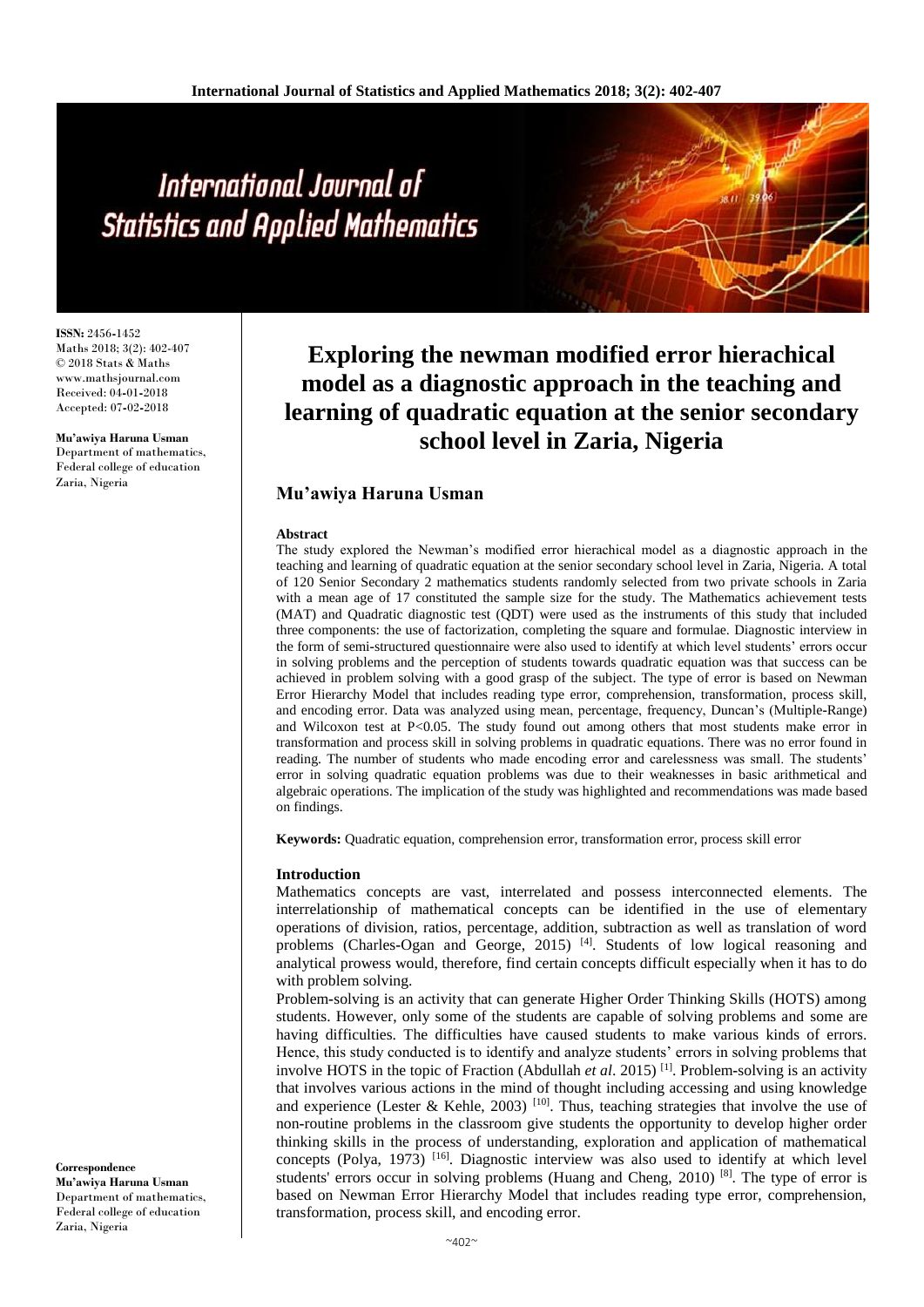Guided by the phases described by Polya and Newman, students can solve problems more easily and systematically even if they are given problems with various levels of difficulties. However, not all students are able to solve the problems as they are having difficulties in the specific phases. Based on the studies conducted by Effandi and Siti Mistima (2010) <sup>[7]</sup> and Wijaya *et al.* (2014) <sup>[22]</sup> students have difficulties in the transformation and process skills phases while solving problems of Quadratic Equations. Students' difficulties in problem**-**solving process have caused them to make various errors. Widiharto (2008) <sup>[23]</sup> observed that mathematical concepts and skills that are not fully mastered by students have led to difficulties and errors in solving mathematical problems. A study conducted by Susanti *et al*.  $(2014)$  <sup>[20]</sup> found out that students found it difficult to solve problems that involve the use of HOTS and among the difficulties faced by them are a) reading and interpreting data, b) determining and delegating data and c) making conclusions and arguments. Therefore, teachers need to realize the difficulties and errors encountered by students and take appropriate approaches to improve their teaching practices (Ashlock, 2005) [3]. In conclusion, teachers are responsible to identify in advance the difficulties in learning mathematics, which led to errors before teaching other mathematical topics. According to Effandi and Siti Mistima  $(2010)$  [7], the Newman's Error Analysis Model [13] has the hierarchy that categorizes types of error based on the levels of problemsolving by the students. The above statement is in line with Ellerton and Clements  $(1996)$  <sup>[5]</sup>, who stated that Newman used the "hierarchy" as he gave the reason that students who fail at any level of problem**-**solving prevented them from getting the required solution. In the process of problemsolving, there are two factors that make students unable to produce the correct answer, namely a) problems in language fluency and conceptual understanding (reading and comprehension) and b) problems in mathematical processing (transformation, process skills and encoding) (Prakitipong & Nakamura, 2006) <sup>[17]</sup>. The body of academic literature in mathematics education research has shown that students have misconceptions and make errors (Effandi and Siti Mistima,  $2010$ ) <sup>[7]</sup>. This clearly shows that students need to understand the meaning of the questions before going through the mathematical processing in order to produce the correct answers. In addition, the use of the Newman's model in error analysis has overtime attracted considerable attention (Huang and Cheng, 2010) [8]. The first type of error in the Newman's Error Analysis Model is reading, which is the ability of students to read the mathematical problems given and to identify the sentences and mathematical symbols used. The second type of error is comprehension, which is the ability of students to understand the mathematical problems given. The next error is transformation, which sees the ability of students to choose the appropriate mathematical solution methods. The following error is process skills, where students can perform mathematics process correctly or not, and lastly the error of encoding, which is the ability of students to express the final answer.

In this exploratory study, the focus is on the utilization of the Newman's model as a diagnostic approach to analyze the error students face in solving problem involving quadratic equations at the senior secondary school level in Zaria, Nigeria.

## **Purpose of the study**

The main purpose of the study was to analyze students' error in learning of quadratic equation which focused on the manipulation of quadratic equation using factorization, completing the square and formulae. Specifically, the study sought to:

- 1. Determine the extent to which individual students commit error in the learning of quadratic equation
- 2. Find out the possible categorization of these errors in the learning of quadratic equation.

# **Research question**

Three research questions were posed for this study:

- i. To what extent will individual students' error influence the learning of quadratic equation?
- ii. What are the possible categorizations of these errors in the learning of quadratic equation?
- iii. What are the student's answers that help teachers explore the students' thinking and reflection about learning of quadratic equation?

# **Hypotheses**

The following null hypotheses were tested at *P*<0.05

H<sup>o</sup> There is no significant difference in the type of error committed by students in solving problems involving quadratic equation.

H<sup>A</sup> there is no significant difference in the perception of students in solving problems involving quadratic equation.

## **Methodology**

The population for the study consists of all senior secondary schools in Zaria, Nigeria. Zaria and it's environ is made up of over twenty senior secondary schools with a population of over seventeen thousand (17,000) students. The Government funded schools unlike the privately own ones are noncoeducational. Apart from having qualified teachers, the students offer mathematics as a major subject. The private schools were therefore considered appropriate for the study and it is from this population that the study sample was drawn.

# **Sample**

The study was conducted using 120 senior secondary (SS2) students randomly drawn from two non**-**governments funded (private) secondary schools in Zaria metropolis in Nigeria. The mean age of the students was 17years.

## **Instrumentation**

The study used a set of quadratic equation diagnostic test (QEDT) questions designed by the investigator to identify type of error committed by students. Prior to the commencement of the study, the questions were subjected to face and Pearson's product moment content validated test respectively. The reliability coefficient as computed from Pearson's product moment correlation for the Diagnostic test (QEDT) was  $r = 0.89$ . The value suggest that the test question were reliable and as such would test what it was designed for. In addition, content and face validity of the instrument was carried by the investigator who is a specialist in mathematics and other specialists in cognate field especially senior colleagues in the department of mathematics, Federal College of Education, Zaria as compared to the overall objective of the curriculum.

Prior to the investigation, the respondents were subject to general mathematics achievement test. The primary objective of the MAT items was to categorize the students into high achievers (A) for those that scored 65% and above and achievers (B) for those that scored 50**-**64%. This is shown in Table 1.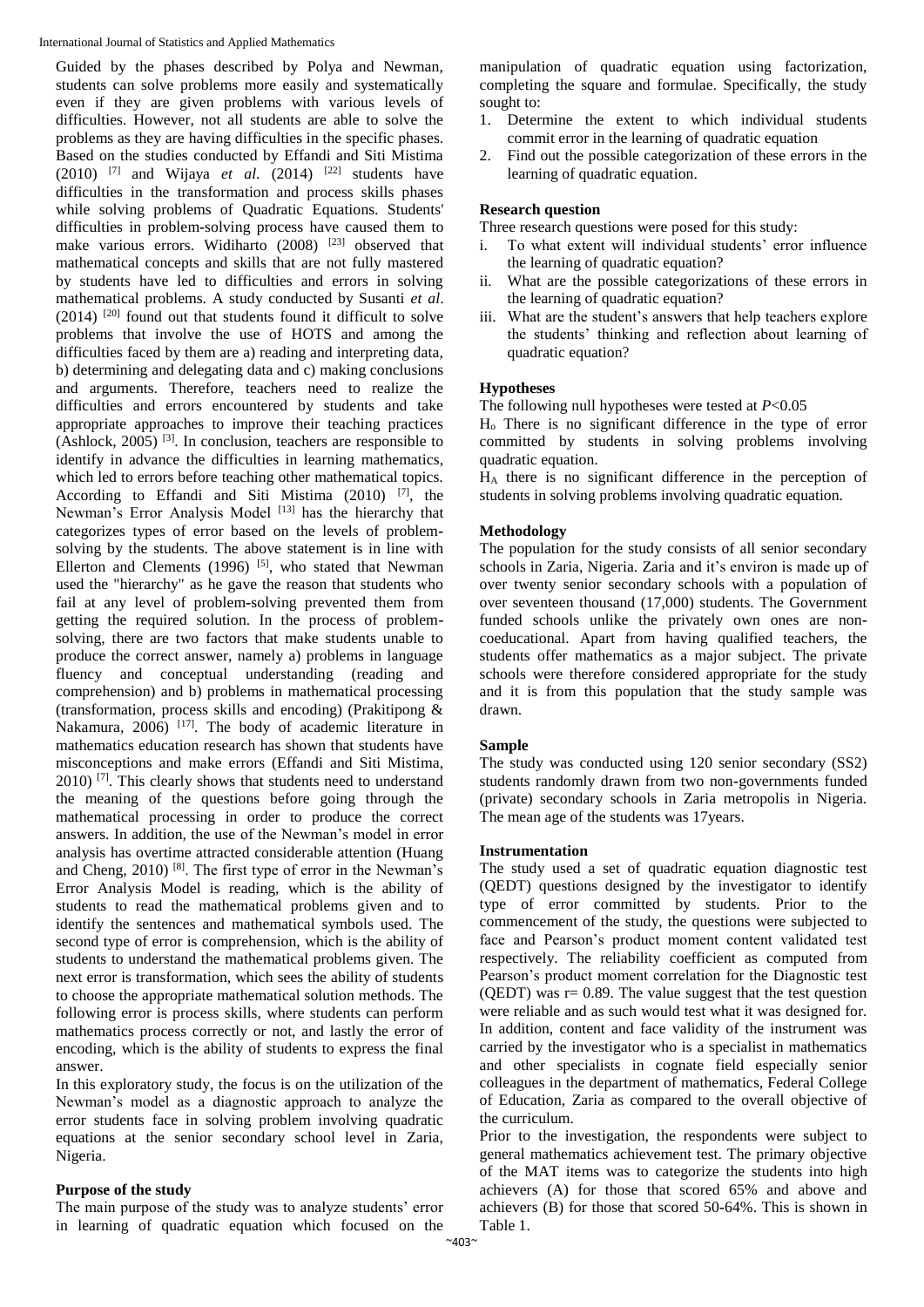The investigator also interviewed the respondent based on the modified procedure of Newman Error Hierarchical Model from the outcome of the written test. The questions for the respondent included:

- i) Can you read the problem? (Reading level)
- ii) What does the question ask you to do? (Comprehension level)
- iii) What do you use to solve the question? (Transformation level)
- iv) Can you show me the working steps that you have used

# in order to find the answer? (Process Skills)

v) Tell me what is your answer? (Encoding)

## **Table 1**: Distribution of Students According to Different Achievement Levels

| Profile | <b>High Achievers</b> | Achievers Total Percentage (%) |          |      |  |
|---------|-----------------------|--------------------------------|----------|------|--|
|         | A)                    |                                |          |      |  |
| Male    | 20                    | 30                             |          | 51.7 |  |
| Female  | 30                    | 28                             | 58       | 48.3 |  |
| Total   |                       | 58                             | $\gamma$ |      |  |

|  |  | <b>Table 2:</b> Number of Items (QEDT) according to Skills |  |
|--|--|------------------------------------------------------------|--|
|  |  |                                                            |  |

| Solving method                              | Skill                                               | Item number | Number of Item |
|---------------------------------------------|-----------------------------------------------------|-------------|----------------|
| <b>Ouadratic Equation by factorization</b>  | Solving quadratic equation by factorization         | l-c         |                |
| Quadratic Equation by completing the square | Solving quadratic equation by completing the square | 7-12        |                |
| <b>Ouadratic Equation by formula</b>        | Solving quadratic equation by formula               | 13-18       |                |

## **Table 3**: Error in solving quadratic equation by factorization Frequency of Error

| <b>Item</b> | <b>Reading</b> | Comprehension | <b>Transformation</b> | <b>Process Skill</b> | <b>Encoding</b> | <b>Carelessness</b> |
|-------------|----------------|---------------|-----------------------|----------------------|-----------------|---------------------|
|             |                |               |                       | 46                   |                 |                     |
|             |                |               |                       |                      |                 |                     |
|             |                |               |                       |                      |                 |                     |
|             |                |               |                       | 60                   |                 |                     |
|             |                |               |                       | 56                   |                 |                     |
|             |                |               |                       | 62                   |                 |                     |
| Total       |                | 67*           | $775**$               | $321**$              | 38*             |                     |

\*\* Student error significant at *P*<0.05 with Duncan's (Multiple**-**Range) test.

\* Student error not significant at *P*<0.05

# **Table 4**: Error in solving quadratic equation by use of completing the square Frequency of Error

| Item  | Reading | Comprehension | <b>Transformation</b> | <b>Process Skill</b> | Encoding | <b>Carelessness</b> |
|-------|---------|---------------|-----------------------|----------------------|----------|---------------------|
|       |         |               |                       | 60                   |          |                     |
|       |         |               |                       |                      |          |                     |
|       |         |               |                       | ບມ                   |          |                     |
|       |         |               |                       | 68                   |          |                     |
|       |         |               |                       | OΖ                   |          |                     |
|       |         |               |                       | 64                   |          |                     |
| Total |         |               | $261***$              | $380**$              | ാവ       |                     |

\*\* Student error significant at *P*<0.05 with Duncan's (Multiple**-**Range) test.

\* Student error not significant at *P*<0.05

## **Table 5**: Error in solving quadratic equation by use of formula Frequency of Error

| <b>Item</b> | Reading | Comprehension | <b>Transformation</b> | <b>Process Skill</b> | <b>Encoding</b> | <b>Carelessness</b> |
|-------------|---------|---------------|-----------------------|----------------------|-----------------|---------------------|
|             |         |               |                       | 60                   |                 |                     |
|             |         |               | 47                    | UΙ                   |                 |                     |
|             |         |               |                       | OЭ                   |                 |                     |
|             |         |               |                       | 68                   |                 |                     |
|             |         |               |                       | 62                   |                 |                     |
|             |         |               | 44                    | 64                   |                 |                     |
| Total       |         |               | $265^{\circ}$         | 380*                 | $30^\circ$      |                     |

\*\* Student error significant at P < 0.05 with Duncan's (Multiple**-**Range) test.

 $*$  Student error not significant at  $P < 0.05$ 

| Table 6: Students' perception of quadratic equation |  |  |  |
|-----------------------------------------------------|--|--|--|
|-----------------------------------------------------|--|--|--|

| <b>Item</b>                                                               | Agree $%$                                                                                                                                                                                          | Neutral % | Disagree % | <b>Total</b> |
|---------------------------------------------------------------------------|----------------------------------------------------------------------------------------------------------------------------------------------------------------------------------------------------|-----------|------------|--------------|
| Interesting but extremely challenging Very important topic in mathematics | 75                                                                                                                                                                                                 |           | 10         | 100          |
| Could very difficult due to it                                            | 70                                                                                                                                                                                                 | 24        |            | 100          |
|                                                                           | 65                                                                                                                                                                                                 |           |            | 100          |
|                                                                           | Abstractness Has a lot of misconception Teacher makes it more simpler<br>70<br>Success in solving problem is due to:<br>69<br>14<br>80<br>12<br>80<br>10<br>72<br>18<br>10<br>85<br>70<br>20<br>10 |           |            | 100          |
|                                                                           |                                                                                                                                                                                                    | 100       |            |              |
| -translating worded problem to equation                                   |                                                                                                                                                                                                    |           |            | 100          |
| - writing appropriate equation                                            |                                                                                                                                                                                                    |           |            | 100          |
| - using appropriate formula/method                                        |                                                                                                                                                                                                    |           |            | 100          |
| Conceptual understanding help me to Solve problems easily Mathematical    |                                                                                                                                                                                                    |           |            | 100          |
| ability help in problem solving                                           |                                                                                                                                                                                                    |           |            | 100          |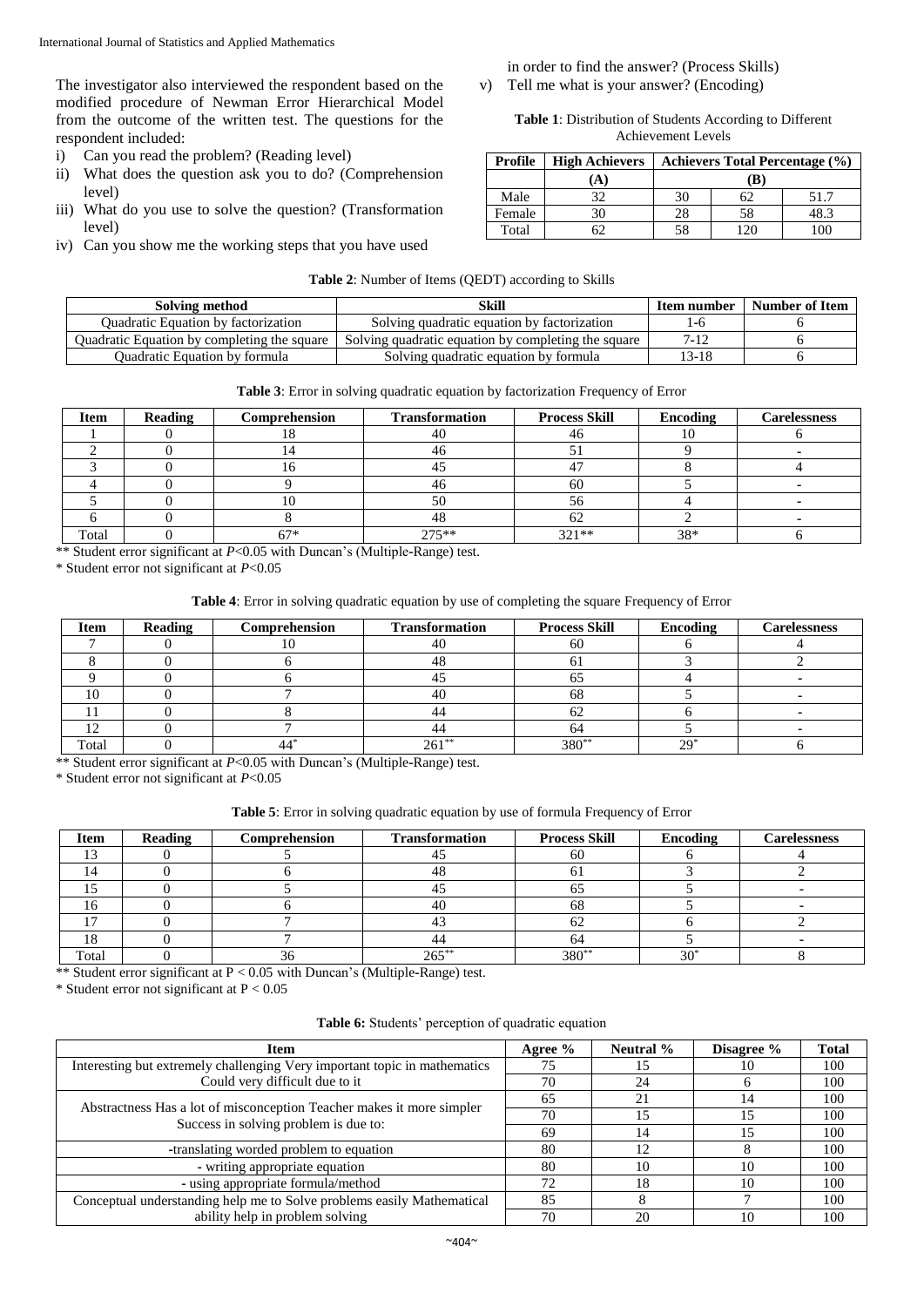N= 120. Ratings were scored on a 5-point likert scale, where 5= strongly agree, 4= agree, 3= neutral, 2= disagree and 1= strongly disagree. \*Significant deviations of student responses to questions from the neutral score of *3* were analyzed using a one**-**sample Wilcoxon sign**-**rank test P value of <0.05 were considered to be of statistical significance.

## **Discussion**

The most frequent errors made by student in solving problems in quadratic equation include comprehension error, transformation error and process skill error. Error in carelessness was minimal. Most comprehension errors occur when students do not understand how to approach a given problem from the concept. For instance, in solving quadratic equation by the use of factorization the predominant error were those involving comprehension, transformation and process skill. Students' often misunderstand the demand of the question. This may be due to the lack of emphasis by teachers in teaching the simplification of concepts as they appear. It may also be due to rote learning on the part of the learner. In fact, students usually don't immediately know what to do when a novel problem is encountered for the first time. Therefore, they might attempt to recall a similar problem encountered in the past and try to use that to solve the current one (Huang and Cheng, 2010)<sup>[8]</sup>. This means that students' problem solving is based on their past experience in a problem solving episode (Robertson, 2001) [18]. Anderson  $(1993)$  <sup>[2]</sup> argued that all skill learning occurs through analogical problem solving, in which examples have an important rule. Therefore, teachers must ensure that the teaching of mathematical concepts must be balanced with the arithmetic skills. The findings from present study is consistent with previous reports (Delice, 2002; Intanku 2003; Weber, 2005; Effandi and Siti Mistima, 2010)<sup>[6, 9, 21, 7]</sup>.

The error type in transformation occurred during computation process especially during multiplication. This takes place due to computation problem especially among achievers. Most students make error at the process skill level especially in the manipulation of quadratic equation using formula. For example in item 3 and 12 that were virtually the same the students were required to find the roots of the equation  $x^2 + 7x$  $+ 10=0$ , it was found that most students who got the item by the use of factorization method could not replicate same answer using the formula as a result of appropriate placing and manipulation. The findings of the study support the research of Norasiah (2002) who noted that most average students face difficulty in performing algebraic operations especially when square roots are involved. In a related study involving the use of completing the square method, learners were unable to divide by the coefficient of  $x^2$  if the equation was greater than 1 and less than zero,multiplying by half the coefficient of x and also additive inverses of any constant given (Makgakga,..)  $^{[12]}$  some of the reasons which contributed to these difficulties were learners' laziness, lack of participation, teachers commitment and conduct towards learners' among others. The author is of the view that with periodical interaction with learners' and encouragement, some of these diagnosed errors could be used as a basis to understand learners' challenges in the aspect of mathematics. This will no doubt go a long way in making up for appropriate problem solving strategies that will minimize errors in subsequent interactions.

The error in process skill seems more pronounced in the use of formula than the factorization method. This error may be due to the fact that students failed to understand and describe what is required by the questions. This results in failure to solve the problems. Results of this study concurred with the findings of Norasiah (2002)  $[14]$  in which problematic students failed to translate mathematical problems into mathematical form and also having problem in understanding the special terms in mathematics.

Results of this study are in line with the research findings of Liew and Wan Muhammad (1991) [11] who observed that emphasis on algorithmics skills without explanation on the concept or principle are the factors that cause difficulties in mathematics and by extension poor achievement in quadratic equation.

## **Conclusion and Recommendations**

The findings suggest that in the exploration of the Newman's model, most errors that are committed by students irrespective of the method used are transformation errors and process skills errors. It further shows that generally, students irrespective of different cognitive ability are susceptible to error in solving problems in quadratic equation. This implies that academic performance is gender bias. In summarizing our findings, we conclude that these results apply to only Secondary School in Zaria, Nigeria. One cannot say whether these relationships apply to other institutions of secondary education. The results certainly suggest avenues for further research and it would be desirable to examine these relationships using data from more than one institution. Nonetheless, the novelty of the findings from this study will undoubtedly enable mathematics teachers to diligently plan their teaching in an effective and meaningful way. Apart from also identifying the roots of the problems in students' learning, the findings will further add to the library of data in this line of research for diversified group of respondents.

In view of the findings above, it is therefore recommended that:

- 1. Teachers as facilitator of the teaching–learning process should encourage the learners to concentrate on one point at a time and proceed stepwise in a logical manner to reduce attendant difficulty faced in quadratic equation.
- Teacher should make quadratic equation lessons exciting by encouraging group work with frequent activity**-**based demonstrations so as to demystify the difficulty encountered in problems involving quadratic equation.
- 3. Learners should be given enough opportunities to do regular problem exercises as this will go a long way in assisting them and increasing their reasoning skills.
- 4. This study should be repeated with other similar mathematically based concepts so as to compare findings.

## **Appendix A: Quadratic Equation Diagnostic Test (QEDT)**

- 1.  $X^2-4x+3=0$
- 2.  $X^2 5x 6 = 0$
- 3.  $X^2+7x+10=0$
- 4.  $6x^2-5x+1=0$
- 5.  $6x^2 7x + 2 = 0$
- 6.  $3x^2+14x+8=0$
- 7.  $x^2 2x 7 = 0$
- 8.  $u^2-u-3=0$
- 9.  $3z^2$ -z-1=0
- 10.  $5x^2-8x+2=0$
- 11.  $3x^2+5x+1=0$
- 12.  $x^2 5x + 6 = 0$
- 13.  $X^2+7x+10=0$
- 14.  $6x^2-5x+1=0$
- 15.  $3x^2-5x+1=0$
- 16.  $x(x+2)+4=0$